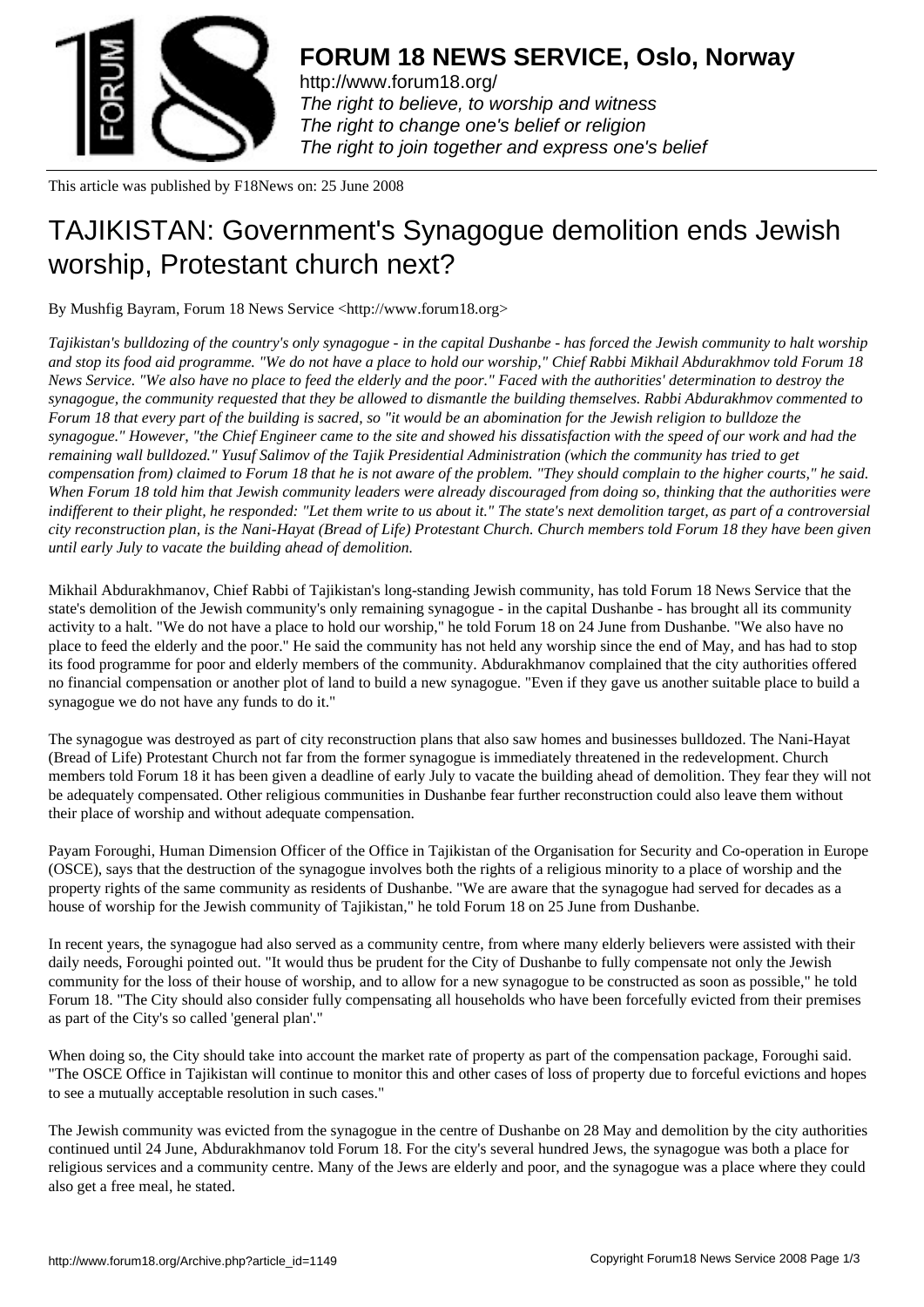the District Hukumat (Executive authority) and an agency of the Synapogue. In its 18 April 18 April 18 April 1 ruling, the court backed the suit. The court also ruled that Dushanbe city's administration is not obliged to offer the community a plot of land for the construction of a new synagogue (see F18News 15 May 2008 <http://www.forum18.org/Archive.php?article\_id=1130>).

The synagogue was situated near the site where a new Presidential Palace is being built. The first demolition notice was handed out in 2003. In February 2006 the authorities began demolishing the synagogue. The mikvah (ritual bathhouse), classroom and kosher butchery were demolished before an outcry brought the destruction to a halt (see F18News 10 October 2007 <http://www.forum18.org/Archive.php?article\_id=1032>).

Asked if they would consider appealing to the Regional and Supreme courts, Rabbi Abdurakhmanov said he did not see how this could help. "We even talked to people from the Presidential Administration asking them for compensation," he told Forum 18. "But they told us why should they help us when the court decision said everything clearly."

Yusuf Salimov, the Head of the Section at the Presidential Administration for Guaranteeing the Constitutional Rights of Citizens, claimed that he is not aware of the problem. "They should complain to the higher courts," he told Forum 18 on 25 June. Told that the community leaders were already discouraged from doing so, believing that the authorities were indifferent to their plight, he responded: "Let them write to us about it. We will do everything to help them."

Rabbi Abdurakhmanov reported that the community has only been involved with the technical details of the eviction. "The district court bailiffs brought a notification signed on 26 May saying that we should leave the building at the latest by 29 May," he told Forum 18. "But in fact the Chief Engineer of the City Architecture Department came to the site with the bulldozer and workers already on 28 May. They did not even give us enough time to pack up and leave decently."

The community requested that they be allowed to dismantle the building themselves, which they were allowed to. "You know it would be an abomination for the Jewish religion to bulldoze the synagogue since every part of the building including the frames, the ceiling, the walls, and many other items are sacred," Rabbi Abdurakhmanov told Forum 18. "We have been carefully taking apart the building, and the bricks of the walls. But today the Chief Engineer came to the site and showed his dissatisfaction with the speed of our work and had the remaining wall bulldozed."

Lev Levaev, an Uzbek-born businessman who heads the World Congress of Bukharan Jews, held talks on 24 June with Tajik President Emomali Rahmon at which the fate of the synagogue was discussed. Tajik news agency Asia Plus reported Levaev as saying that his group may help fund a new synagogue, with a final decision on financing in September. In May 2004 Levaev had written to President Rahmon asking him to spare the synagogue from destruction.

Religious organisations - as well as other organisations and private individuals - have little security of property ownership in Tajikistan. Dushanbe city authorities demolished several mosques in September 2007 because they did not have approval from the Justice Ministry and "spoiled the architecture of the city" (see F18News 10 October 2007 <http://www.forum18.org/Archive.php?article\_id=1032>).

The Nani-Hayat Church in central Dushanbe has known it was under threat. The Mayor's office told church members in March they had until the end of May to move out (see F18News 15 May 2008 <http://www.forum18.org/Archive.php?article\_id=1130>).

Church members told Forum 18 on 25 June that the city authorities have given them two more weeks to move out. "Our lawyer right now is busy talking to the authorities and the City Architecture Department to get compensation," church members said. "But we are afraid that we will get very little or nothing in compensation for our church building."

The church member pointed out that the building is in central Dushanbe and easy for people to reach. It has five rooms and a hundred-square-metre yard. "We heard that the authorities may offer either a plot of land, which we believe will be a long distance away, or a sum of money which will not equal the current market value," church members reported.

Tajik authorities have been working on a new Religion Law, which many fear will restrict citizens' right to freedom of thought, conscience and belief (see F18News 27 November 2007 <http://www.forum18.org/Archive.php?article\_id=1052>). The Jehovah's Witnesses and two Protestant organisations - Ehyo Church and the Abundant Life Christian Centre - were all banned in late 2007, and are still banned (see F18News 22 May 2008 <http://www.forum18.org/Archive.php?article\_id=1132>). (END)

More coverage of freedom of thought, conscience and belief in Tajikistan is at <http://www.forum18.org/Archive.php?query=&religion=all&country=31>.

For more background see Forum 18's Tajikistan religious freedom survey at <http://www.forum18.org/Archive.php?article\_id=190>.